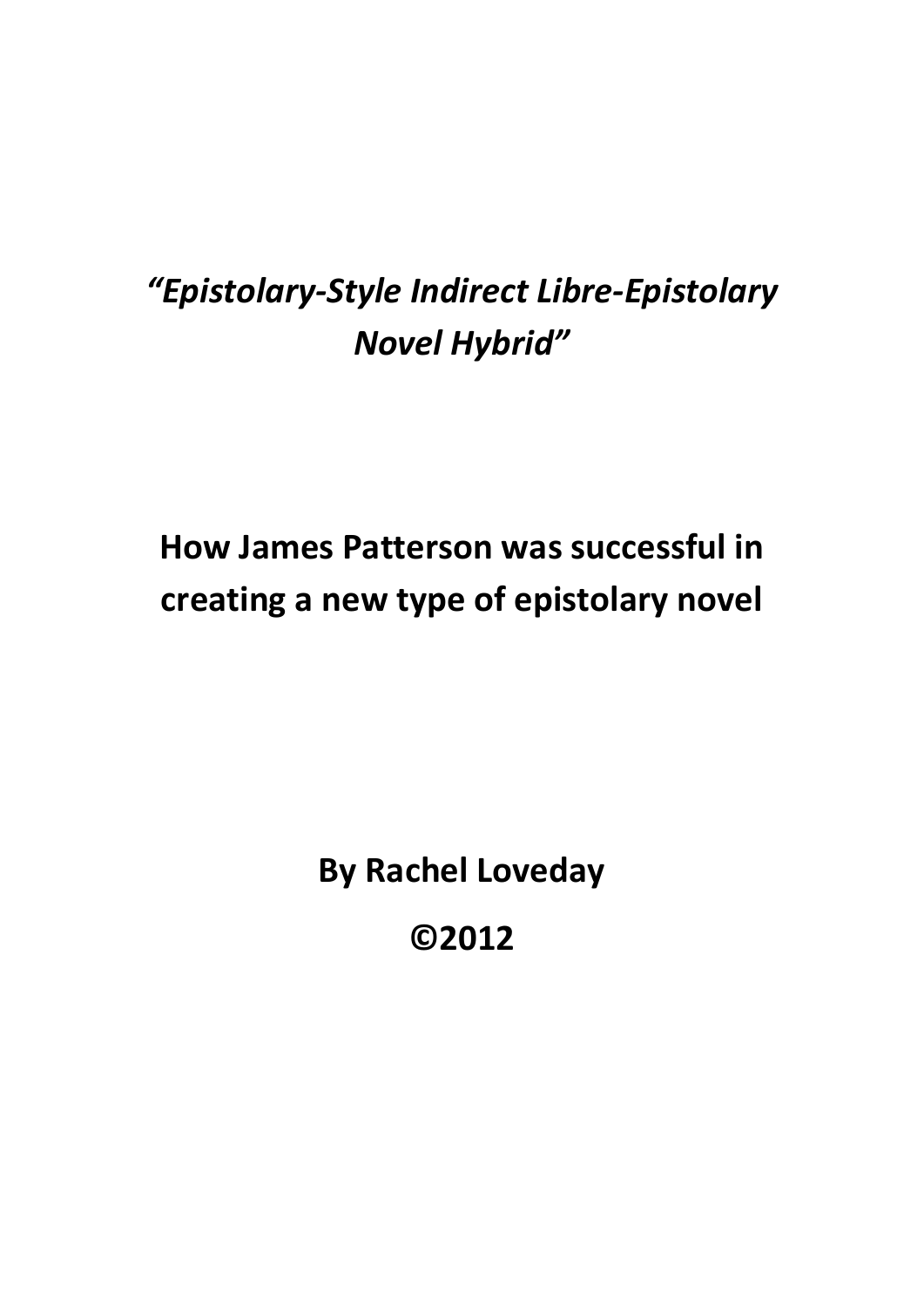*"The explanation usually given for the decline of the epistolary novel is that new novel types for which the epistolary form was not suited arose and became popular...With the beginnings and spread of realism and the increasing dominance of third-person narration, an epistolary novel become more and more of a rarity."* (Martens, 1985, pp100-101).

In this mini-thesis, I will be analysing James Patterson's use of both the epistolary form and style indirect libre in two of his novels; *Suzanne's Diary for Nicholas* and *Sam's Letters to Jennifer.*

I will be analysing his use of these two narrative forms as style indirect libre has been blamed for the decline of the epistolary novel. I will be analysing how he uses both narrative forms to tell two separate but connected stories—which are connected through an epistolary object which both novels revolve around.

This mini-thesis contains two brief summaries of the origins, development and decline of the epistolary and diary novel under the subheadings: **The Epistolary Novel**  and **The Diary Novel.** Following these two subheadings, this thesis contains a brief summary of the definition, origin and emergence of style indirect libre under the subheading: **Style Indirect Libre.**

The two novels are analysed under their own subheadings with the same title: **Suzanne's Diary for Nicholas** and **Sam's Letters to Jennifer**. I have chosen to analyse three key areas of the novels that help understand Patterson's reasons for choosing to write his novels in these two narrative forms. These three key areas are: why he chose to tell one protagonist's story in the epistolary form and the other protagonist's story in style indirect libre, Patterson's use of the epistolary form and style indirect libre and the "ultimate mystery" and narrative desire—all of which are analysed under their own subheadings of the same title.

I will be concluding with asserting that Patterson was successful in using both narrative forms to create a new type of epistolary novel; an epistolary-style indirect libre-epistolary novel hybrid and what this could mean for writers and the future of epistolary novels.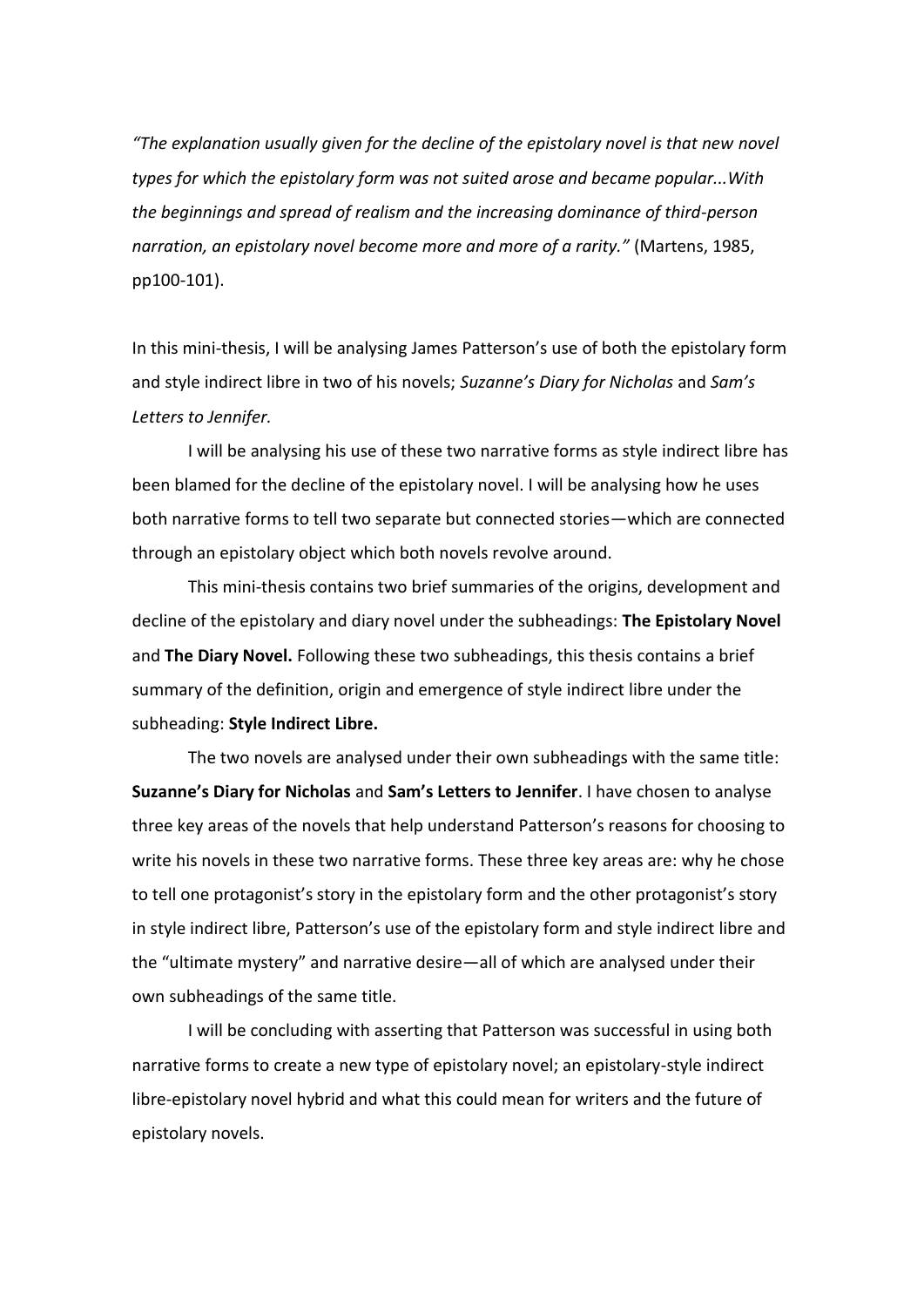#### **THE EPISTOLARY NOVEL**

The epistolary novel originated in the seventeenth century and rose to prominence and popularity in the eighteenth and the nineteenth centuries, particularly from the 1740s onwards with the publication of Samuel Richardson's *Pamela.* 

The epistolary novel appealed to middle class readers because they could identify themselves and their lives with the characters in these novels and also because epistles were the main method of communication, *"Communication by the written word was the only contact between people living at a distance from one another and letters were greatly prized in those times of bad roads and slow vehicles."*  (Perry, 1980, p63) so it would be natural for this communication to seep into literature.

From the decade of 1740-49, along with Richardson's *Pamela,* there were six epistolary novels published. From the decade of 1750-59, the number of epistolary novels doubled to twelve. From the decade of 1760-69, thirty-two epistolary novels were published. From the decade of 1770-79, sixty-eight epistolary novels were published. The decade of 1780-89 was the decade that the epistolary novel peaked, one year in particular, 1785 was when it soared. In this decade, seventy-five epistolary novels were published. After this decade, the epistolary novel did begin to decline due to the development of style indirect libre and the stream-of-consciousness novel and also because the *"intimate letter itself became passé."* (Martens, 1985, p100)

### **THE DIARY NOVEL**

*"The diary novel was not only strongly influenced by the changing fashions of the real journal; it was particularly at its origins, indebted to the influence of another novel form, the epistolary novel."* (Martens, 1985, p25)

The diary novel, like the epistolary novel originated, developed and rose to prominence and popularity in the eighteenth and nineteenth centuries. Also like the epistolary novel, the diary novel was based on real diaries. Therefore the diary novel is a mimetic novel that developed and rose to prominence and popularity after the epistolary novel was established, without the epistolary novel, the diary novel would not have come to be.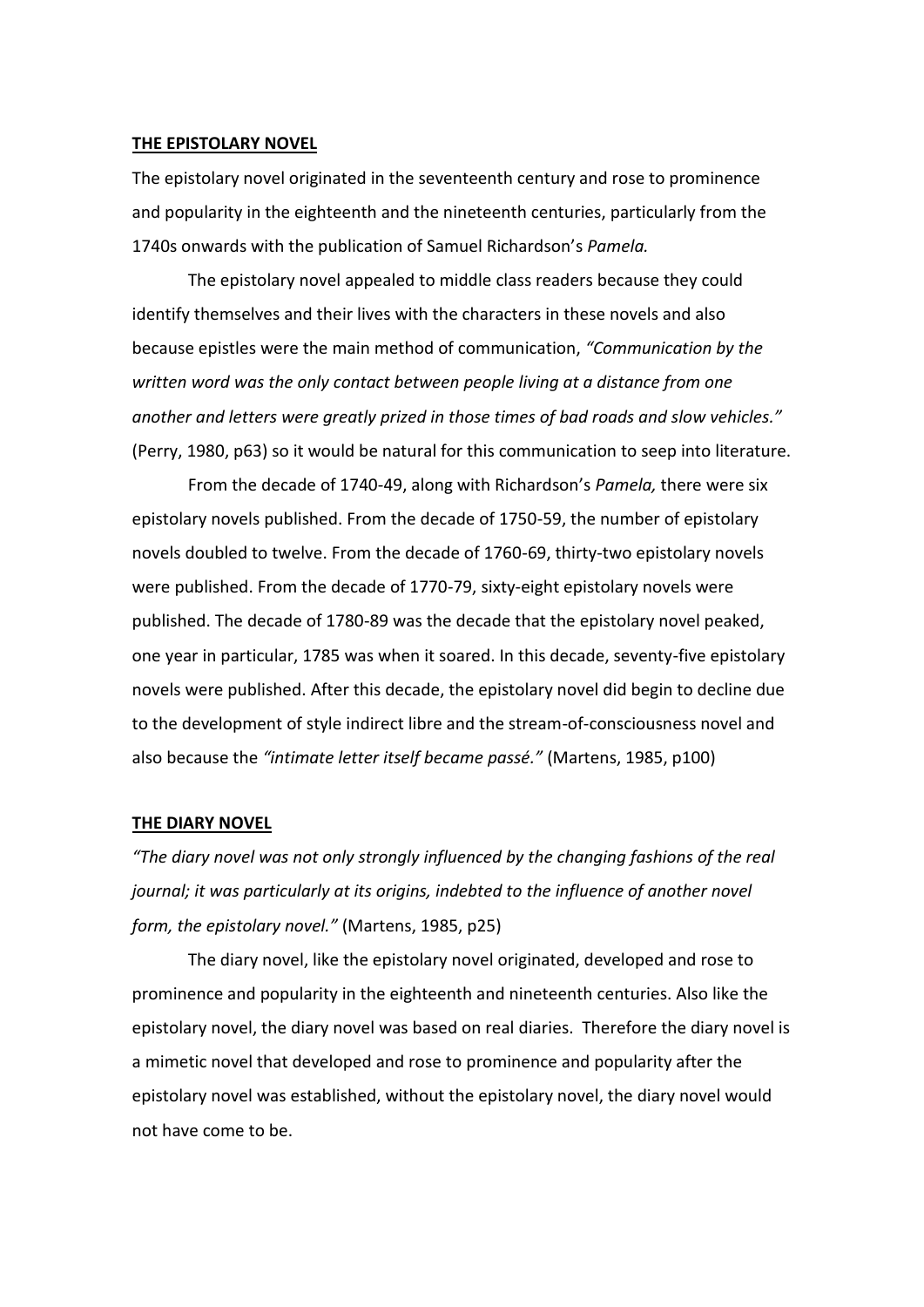### **STYLE INDIRECT LIBRE**

Style indirect libre otherwise known as free indirect speech or free indirect discourse, as defined by reference.com *"is a style of third person narration which combines some of the characteristics of third-person narration with first-person direct speech."* (Unknown author, 2009) For the purposes of this mini-thesis, I will use the French translation of the term; Style indirect libre.

In researching for this mini-thesis, I found little on style indirect libre. What I did find was contradictory, however based on what I did find during this research; style indirect libre emerged during the seventeenth and eighteenth centuries—the eighteenth century being the time in which the epistolary novel emerged. Style indirect libre, like the epistolary novel also peaked during the eighteenth and nineteenth centuries. Jane Austin and Gustave Flaubert are well-known authors that wrote their novels in style indirect libre.

\*\*\*\*\*\*\*\*\*\*\*\*\*\*\*\*\*\*\*\*\*\*\*\*\*\*\*\*\*\*\*\*\*\*\*\*\*\*\*\*\*\*\*\*\*\*\*\*\*\*\*\*\*\*\*\*\*\*\*\*\*\*\*\*\*\*\*\*\*\*\*

# **SUZANNE'S DIARY FOR NICHOLAS**

# **Why Patterson tells Suzanne's story in the epistolary (diary) form and tells Katie's story in style indirect libre**

Patterson chose to tell Suzanne's story in the epistolary (diary) form—the diary that she wrote herself for her son, Nicholas, because Suzanne's story is set in the past. Her story, her events have already happened and her story is being told retrospectively. Her story is told retrospectively, not only because her story and her events have already happened, but also because she can't tell her story in the present because, as the novel later reveals, she is dead.

Katie's story is being told in style indirect libre as her story is set in the present and she is also bringing Suzanne's story to life as she progresses through the diary. As she progresses through the diary, Katie's story is also being told and revealed to the reader.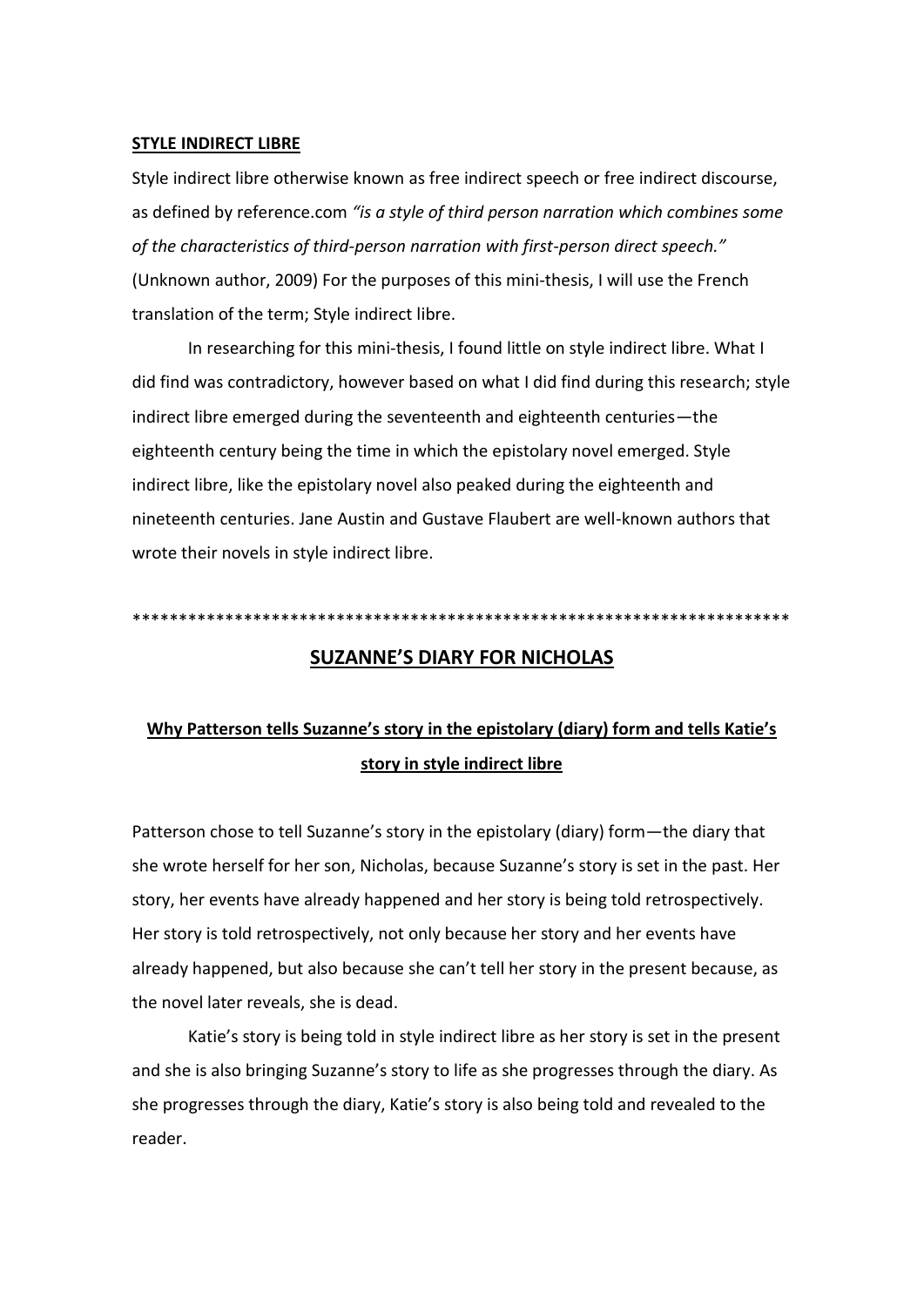

**Fig 1: The parallel storylines: Suzanne's and Katie's stories.**

**The red line, connecting Suzanne's and Katie's stories is the diary. Matt; Suzanne's husband gives the diary to Katie, his girlfriend who he broke up with at the start of the novel, to read, to understand why he broke up with her.**

The dotted line represents Suzanne's story in the past being told in the present as a parallel story as Katie progresses through the diary.

# **Patterson's use of the epistolary form and style indirect libre**

Patterson goes to the effort to separate the epistolary form and style indirect libre in the majority of the novel using cover pages to indicate to the reader which character and storyline to follow.



**Fig 2. The "Katie" and "The Diary" cover pages.**

However when Patterson introduces the reader to the connections of the characters in both stories—which is established by Matt giving his late wife's diary written for their late son to Katie, his girlfriend whom he recently broke up with, Patterson has both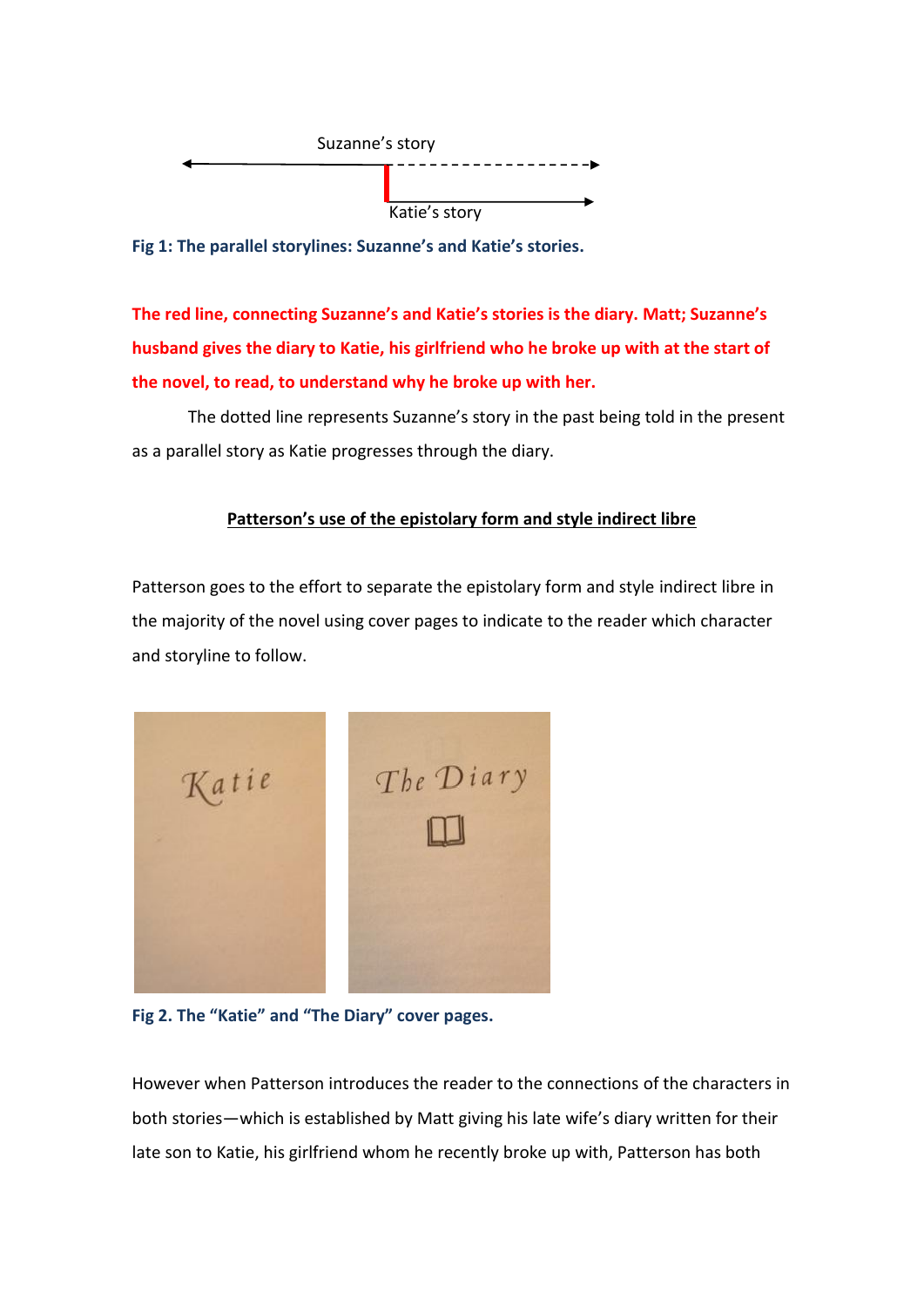narrative forms appear together on the same page. The first appearance of this is on pages 13 and 14 when Katie finds the diary that Matt left for her at her apartment, shortly after their break up.

"Her fingers were trembling as she opened the diary to its first page. A note from Matt was affixed. Her eyes began to well up, and she angrily wiped the tears away. She read what he'd written.

### *Dear Katie,*

 *No words or actions could begin to tell you what I'm feeling now. I'm so sorry about what I allowed to happen between us. It was all my fault, of course. I take all the blame. You are perfect, wonderful, beautiful. It's not you. It's me.*

*Maybe this diary will explain things better than I ever could. If you have the heart, read it.*

*It's about my wife and my son, and me. I will warn you, though, there will be parts that may be hard for you to read. I never expected to fall in love with you, but I did.*

*Matt.*

Katie turned the page."

On page 15, the first "The Diary" cover page appears.

Patterson also has both narrative forms appear on the same page before and after he reveals major plot points. The aforementioned example when Katie reads the letter from Matt encouraging her to read the diary is the first example of this. The second example of this is after it is revealed that Suzanne and Nicholas died in a car accident on page 286.

"The letter inside was in Matt's handwriting. Her fingers trembled as she unfolded it. The tears started again as she began to read.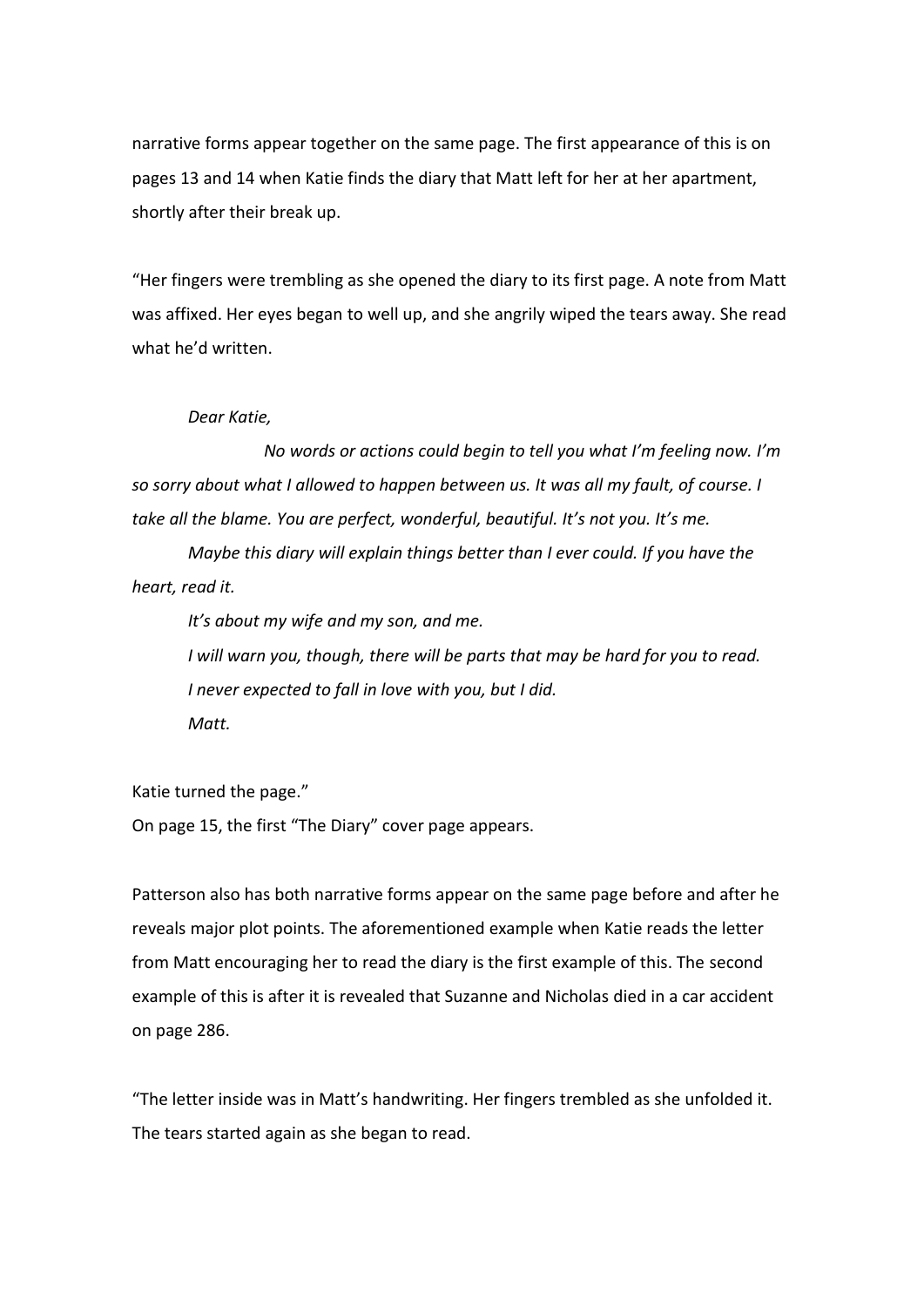### *Katie, dear Katie,*

 *Now you know what I haven't been able to tell you all these months. You know my secrets. I wanted to tell you, almost since the day that we met. I have been grieving for such a long time, and I couldn't be comforted. So I kept my past from you. You, of all people. There are words from a poem about the local fishing boats and their crews that have been carved into the bar of Docks Tavern on the Vineyard. The longed-for ships/come empty home or founder on the deep/and eyes first lose their tears and then their sleep. I saw the words one night at Docks, when I couldn't cry any more, and couldn't sleep, and I was almost crushed by the awful truth in them.*

#### *Matt*

That was all he wrote, but Katie needed more. She had to find Matt."

This is also the last appearance of the epistolary form in the novel.

### **The Ultimate Mystery and Narrative Desire**

*"Desire is always there at the start of a narrative, often in a state of initial arousal, often having reached a state of intensity such that movement must be created, action undertaken, change begun."* (Brooks, 1984, p38)

Patterson establishes narrative desire by writing two parallel stories in two different narrative forms. This is highlighted with both stories revolving around Suzanne's Diary and how he uses the diary and letters to reveal, introduce and conclude the story and especially to reveal major plot points. Even though the diary and the letters establish narrative desire, more than anything they maintain narrative desire simply by being, as the reader would be asking why Suzanne's diary needs to be read. Therefore, Patterson creates what I call, an "ultimate mystery"—the biggest question and mystery of the novel which draws the reader in and motivates them to read the novel. This "ultimate mystery" is: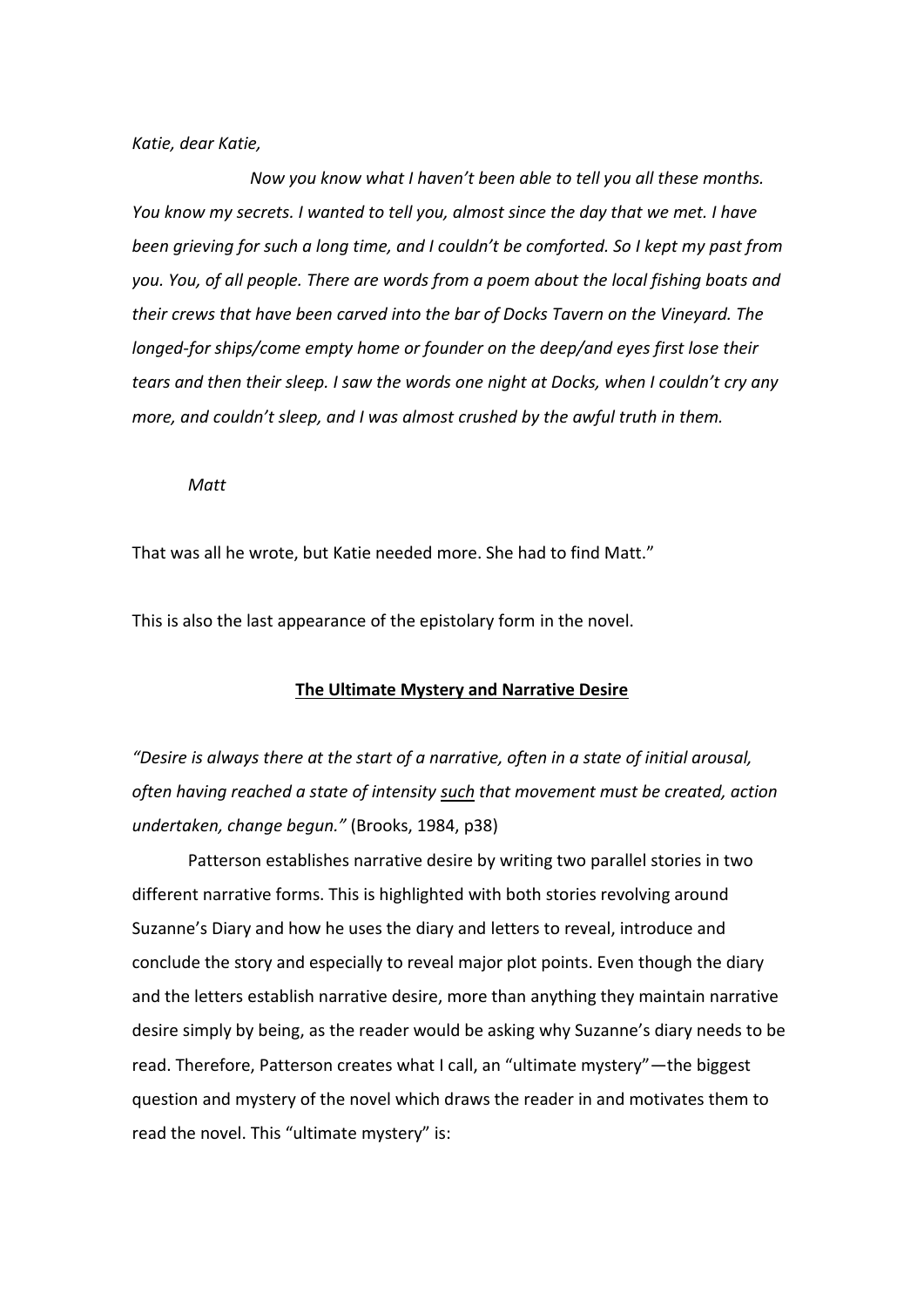### **Why did Matt give Katie his wife's diary to read?**

There are supplementary questions that arise from this ultimate mystery and are also connected to, which are: Why did he leave Suzanne and Nicholas? Is he still married to Suzanne? Why did he start a relationship with Katie whilst still married to Suzanne? Why did he leave Katie?

Even though Suzanne is the protagonist of the epistolary story and Katie is the protagonist of the style indirect libre story, Matt cannot be taken for granted as an integral character. Even though Matt isn't a protagonist in either story, he is the character that sets the story in motion and he is the character through which the major plot points are revealed. He gives Katie, Suzanne's diary and foreshadows its content by placing a letter in the front of the diary, and the ultimate mystery is resolved when Matthew writes in Suzanne's diary and reveals Suzanne's and Nicholas' deaths. He also leaves a letter at the end of the diary for Katie to understand his motivations and actions.

*"If the motor of the narrative is desire, totalizing, building ever-larger units of meaning, the ultimate determinants of meaning lie at the end and narrative desire is ultimately, inexorably, desire for the end."* (Brooks, 1984, p52)

The narrative desire that is established and maintained throughout the novel is the ultimate mystery and Suzanne's diary. For the reader to obtain the narrative desire, which is to reach the end of the story, where the ultimate mystery is resolved, like Katie, they would have to progress through Suzanne's diary. So when the "Matthew" cover page is shown to the reader, this alerts them to a major plot point and the ultimate mystery being resolved as Matthew has never written in the diary and the reader would be questioning why he would.

Once the ultimate mystery is resolved, the epistolary story ends as the narrative desire has been met. The style indirect libre story continues and shortly ends after this as by resolving the ultimate mystery, Matt's motivations and actions are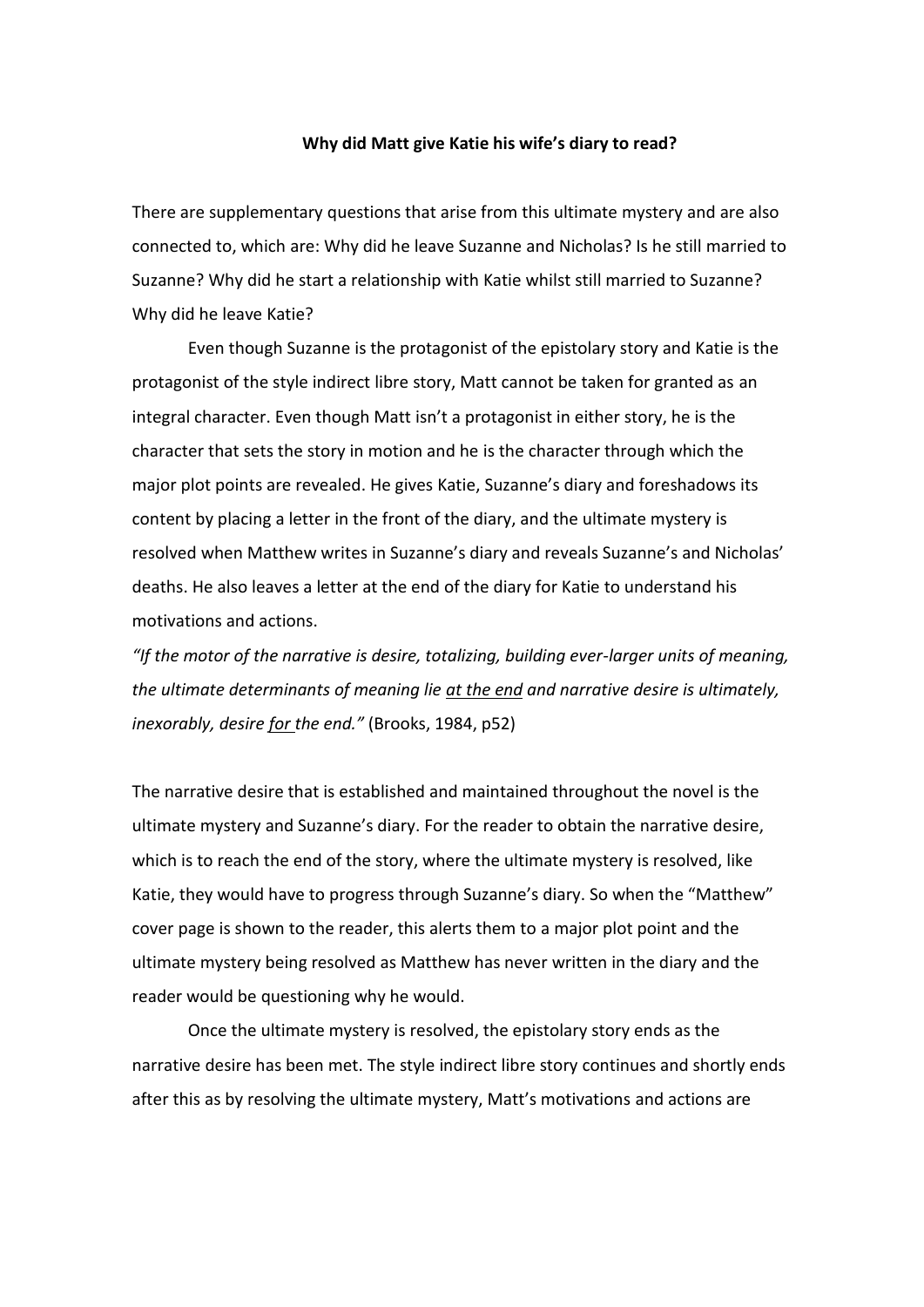understood and all that is left is to discover whether Katie and Matt will get back together and have a happy ending, which they do.



**Fig 3. How the parallel storylines end once the ultimate mystery is resolved.**

**The red line, connecting Suzanne's and Katie's stories is the diary. Matt; Suzanne's husband gives the diary to Katie, his girlfriend who he broke up with at the start of the novel, to read, to understand why he broke up with her.**

**The purple line represents Suzanne's story ending, which happens when the ultimate mystery is resolved. Because it is resolved, Suzanne's story comes to end and the diary entries/epistolary form no longer appear in the novel.** 

**Katie's story ends shortly after Suzanne's story does and after the ultimate mystery is resolved.**

**\*\*\*\*\*\*\*\*\*\*\*\*\*\*\*\*\*\*\*\*\*\*\*\*\*\*\*\*\*\*\*\*\*\*\*\*\*\*\*\*\*\*\*\*\*\*\*\*\*\*\*\*\*\*\*\*\*\*\*\*\*\*\*\*\*\*\*\*\*\*\***

## **SAM'S LETTERS TO JENNIFER**

# **Why Patterson tells Sam's story in the epistolary form and tells Jennifer's story in style indirect libre**

Following *Suzanne's Diary for Nicholas*' lead, Patterson chooses to tell Sam's story in the epistolary form—the letters that she wrote to Jennifer, because Sam's story is set in the past. Her story, her events have already happened and her story is being told retrospectively. Her story is told retrospectively, not only because her story and her events have already happened, but also because she can't tell her story in the present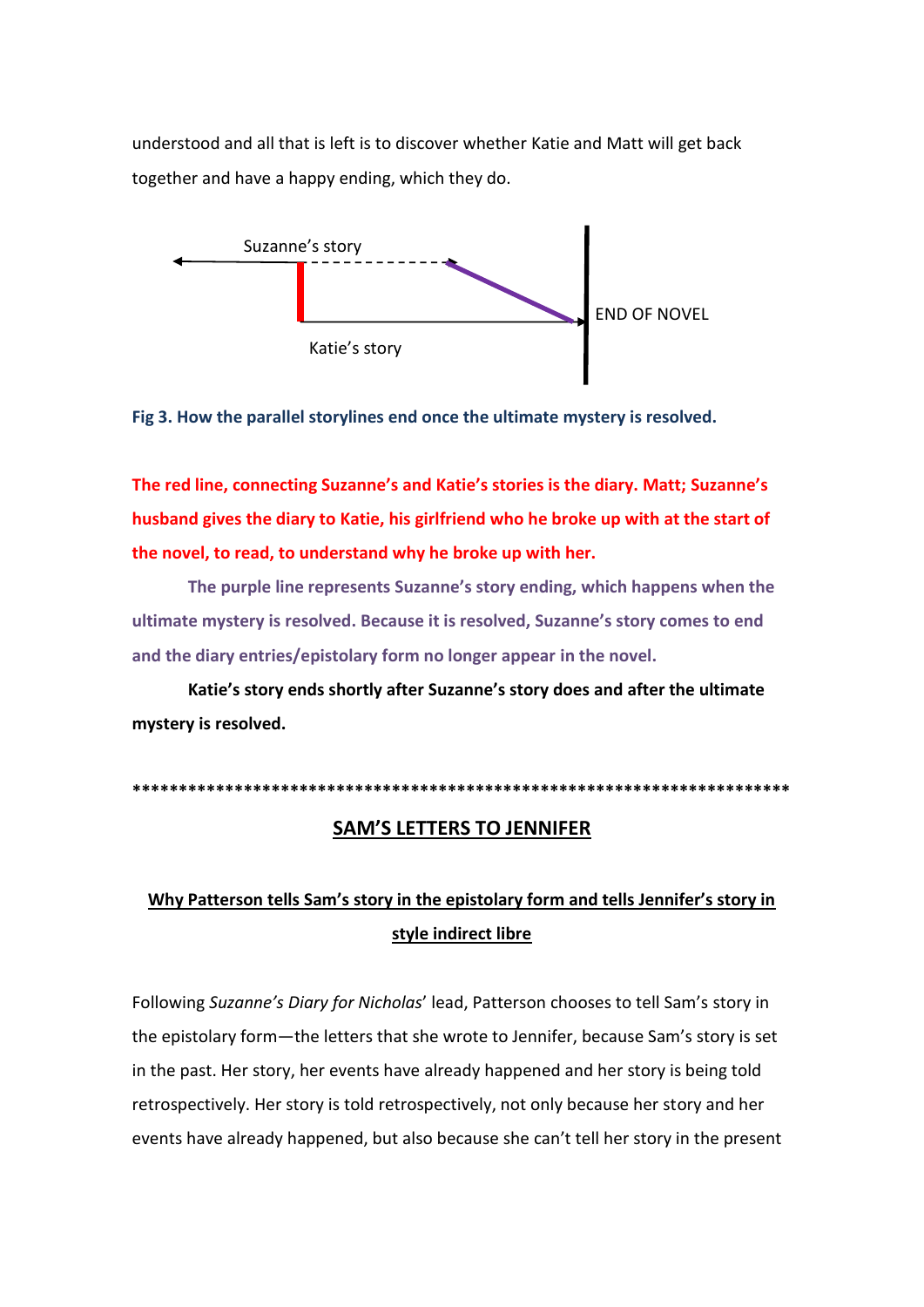because, until the end of the novel, she is in a coma, she briefly wakes up and recovers from the coma, only to die at the end of the novel.

Jennifer's story is being told in style indirect libre as her story is set in the present and she is also bringing Sam's story to life as she progresses through the letters. As she progresses through the letters, Jennifer's story also progresses.



**Fig 4: The parallel storylines: Sam's and Jennifer's stories.**

**The red line, connecting Sam's and Jennifer's stories is the letters that Sam writes to Jennifer. The moment when Sam and Jennifer and the letters are connected is when Jennifer discovers the letters at Sam's house and when she begins to read them.**

The dotted line represents Sam's story in the past being told in the present as a parallel story as Jennifer reads and progresses through the letters that Sam has written to her.

### **Patterson's use of the epistolary form and style indirect libre**

Similarly to *Suzanne's Diary for Nicholas*, Patterson goes to the effort to separate the epistolary form and style indirect libre in the majority of the novel. However the style indirect libre in the novel is Jennifer's first-person perspective, unlike *Suzanne's Diary for Nicholas*, which is third-person perspective, focalised through Katie. Also *Sam's Letters to Jennifer* is not structured as rigidly as *Suzanne's Diary for Nicholas*. Yes both narrative forms are separated in the majority of the novel, however a cover page does not separate them. Instead the novel is divided into five parts: *"Prologue: Just Like Always"*—Sam and Jennifer are on a beach on Lake Michigan, a year after the death of Jennifer's husband, Danny, where Jennifer reads a letter that Danny wrote to her—the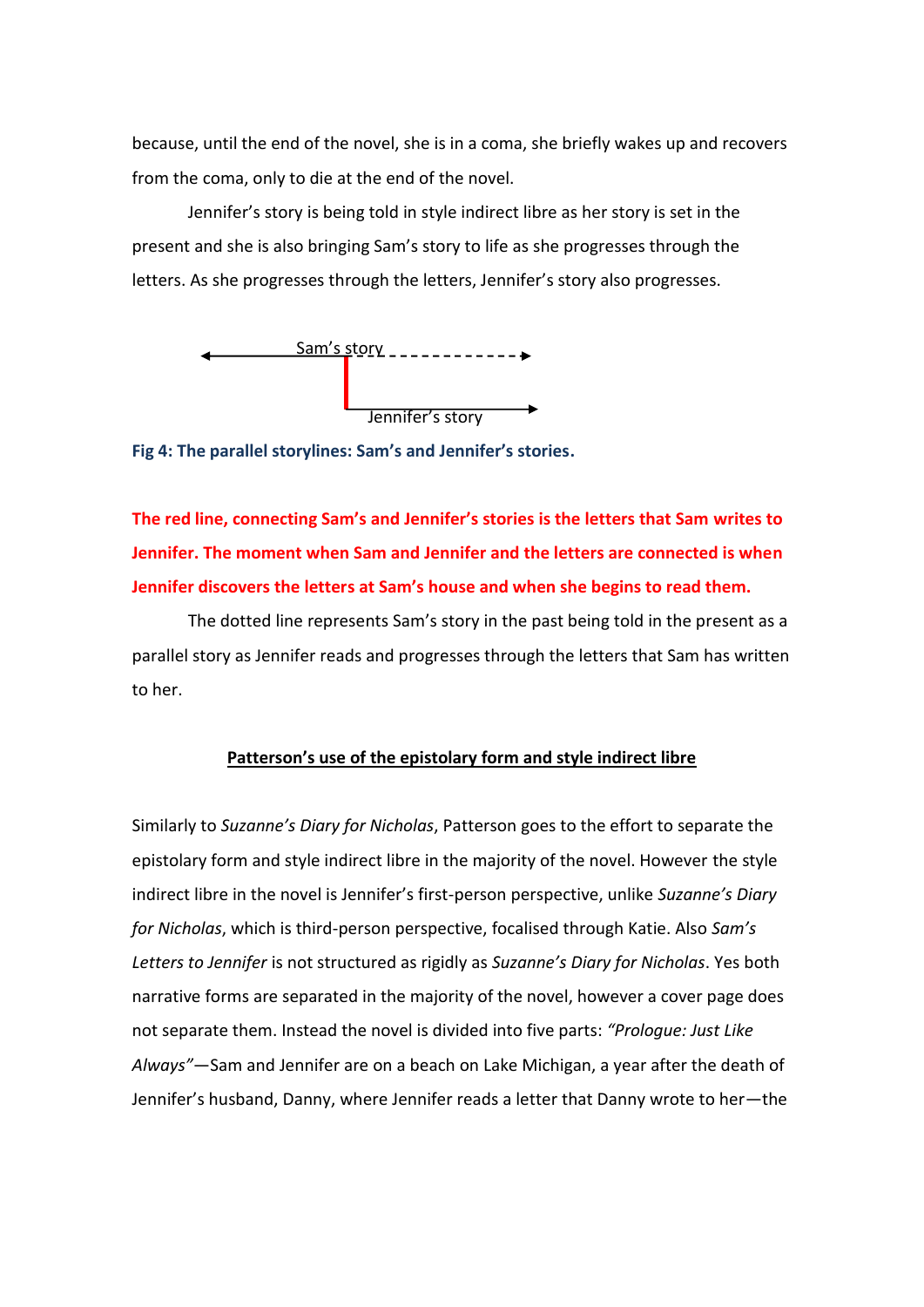first instance of both narrative forms appearing on the same page occurs in this part on page 5.

"*Dear, wonderful, gorgeous Jennifer...*

*You're the writer, not me, but I had to try to put down some of my feelings about your incredible news. I always thought that you couldn't possibly make me any happier, but I was wrong.*

*Jen, I'm flying so high right now I can't believe what I'm feeling. I am, without a doubt, the luckiest man in the world. I married the best woman, and now I'm going to have the best baby with her. How could I not be a pretty good dad, with all that going for me? I will be. I promise.*

*I love you even more today than I did yesterday, and you wouldn't believe how much I loved you yesterday.*

*I love you, and our little 'peanut'...Danny.*

Tears started to roll down my cheeks. 'I'm such a big baby,' I said. 'I'm pathetic, the queen of the losers.'...."

The second part is *"Part One: The Letters"*—Jennifer returns to Lake Geneva, to Sam's house and where she spent most of her summers during her childhood, after she is informed that Sam has had an accident and falls into a coma. When she arrives at the house, she discovers the letters that Sam has written to her on page 27, the first letter appears on page 29. In this first letter, the first major plot point is revealed and the narrative desire created and established when Sam reveals in this letter that she never loved her husband and Sam's grandfather, Charles. She also reveals how she met Charles, how he hit her on their wedding night and revealed that their marriage—one that Jennifer always admired, was, in fact, loveless. At the end of this part, the ultimate mystery is established when Sam reveals that she had an affair and refuses to tell Jennifer his real name, instead, naming him 'Doc.' Meanwhile, as Jennifer is reading these letters, she sees her childhood friend, Brendan Keller for the first time in years.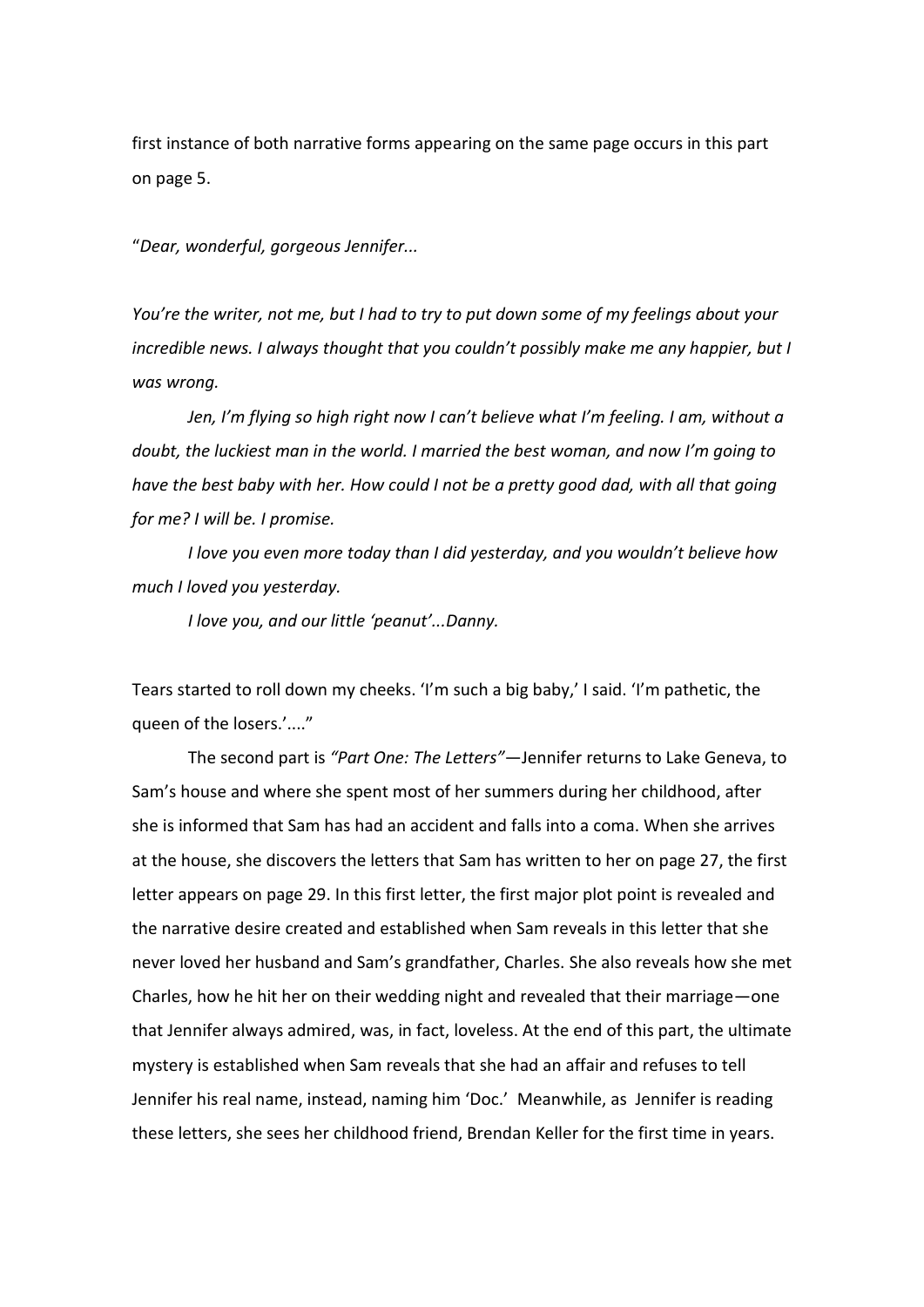The third part is "*Part Two: Young Love"*—this is the biggest part of the novel at 125 pages and is the core of the novel. Jennifer and Brendan's friendship eventually blossoms into love, which leads to Brendan admitting to Jennifer that he has a brain tumour and later undergoes life-threatening surgery.

Sam's letters not only reveal her affair, but also have Sam providing Jennifer with important life lessons which include: not to shut out love, putting herself first and laughing more. Sam also talks about the night that Charles died.

As Jennifer progresses through Sam's letters and learns and takes these lessons on board, she slowly changes her life for the better: she incorporates Sam telling her story into the column that she writes for her job and also gives in to her feelings for Brendan and lets their relationship progress. Just as it is peaking, Sam awakes from her coma.

Other than Sam's letters, there is the presence of notes, in the form of letters written by Brendan for Jennifer. These letters are on the same page as the style indirect libre. The first one is on page 148 when their romance is blossoming and after he has revealed that he is dying.

"...Maybe Brendan was used to the idea of his dying, but I wasn't.

He was waterproofing Shep's deck and the job was only half done, so after lunch Brendan went back to his work. I was clearing the table when I found a note folded under my plate. It read:

*Jennifer,*

 *You are formally invited to dinner at the Guesthouse. 7.00 p.m. more or less. Come as sweet as you are.*

*Brendan."*

The second note is on page 153, just before Sam awakes from her coma and Brendan is in Chicago.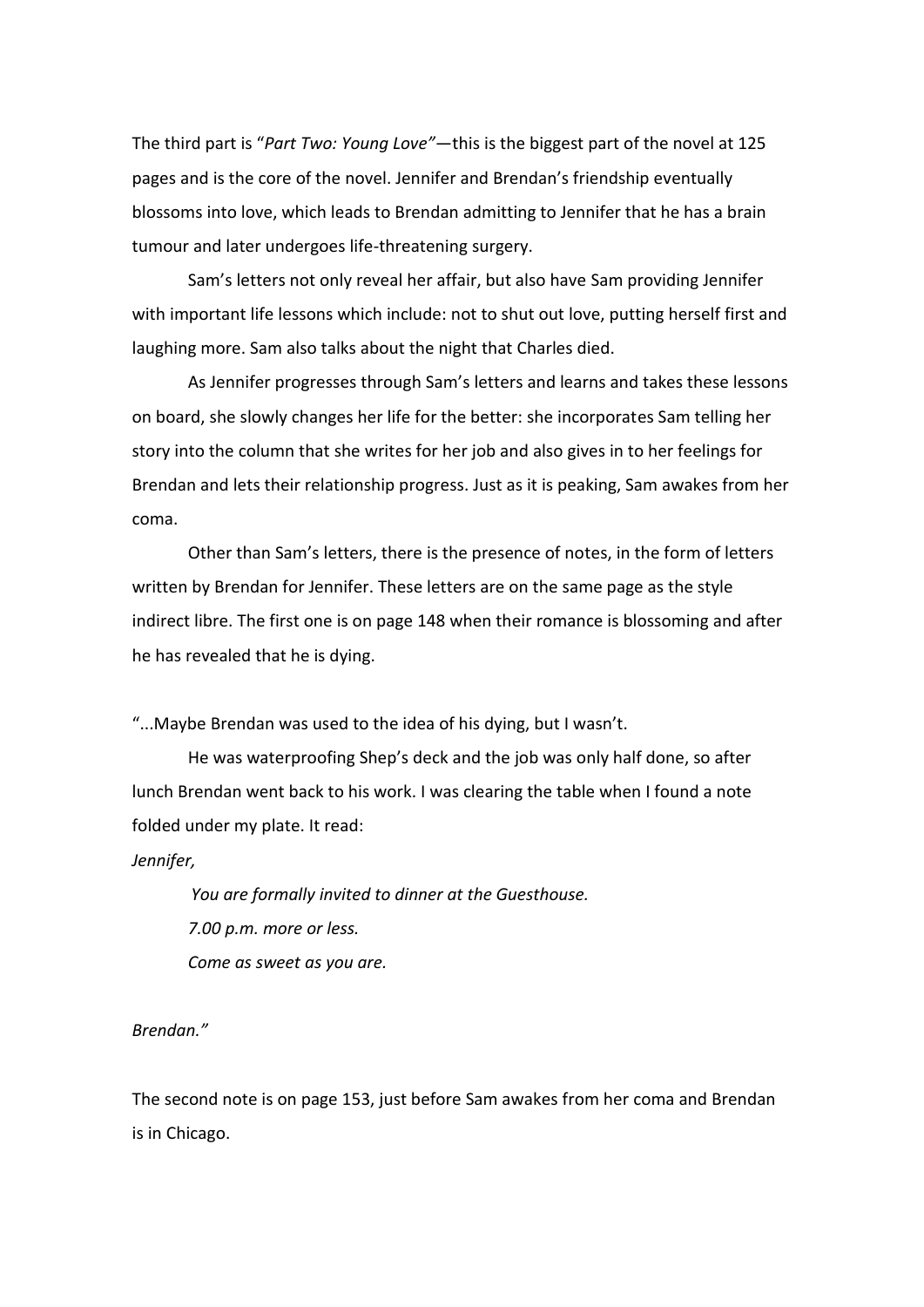"...From the height of the sun, I estimated that a portion of the morning was gone as well. I gathered up my clothes and, to my relief, found a note lying on top of my sandals.

### *Dear Jen,*

*I was right, you are the best. I have a little business in Chicago. Nothing too important. See you tonight? I hope so. I can't wait to have you back in my arms. I miss you already. Hope you feel the same about moi.*

### *xoxo,*

### *Brendan."*

Part Two ends with Brendan leaving Lake Geneva to have brain surgery and leaving a letter for Jennifer revealing his love for her. Unlike the notes he leaves for her and like with Sam's letters, it is on a separate page. Interestingly, when Brendan appears and is interacting with Jennifer, Sam is not mentioned as prominently and her letters don't appear. When Brendan is not interacting with Jennifer, Sam appears via her letters, which Jennifer progresses through when she is not interacting with Brendan—Brendan and Sam do not appear at the same time or on the same page.

The fourth part is "*Part Three: Leaving Lake Geneva*"—focuses on Brendan's surgery and Jennifer reading Sam's final letters whilst waiting for him to come out of the surgery. The final letter reveals that Sam accepted Doc's marriage proposal, however she doesn't reveal his real name. This final letter, however is not the final letter of the novel. The final letter of the novel is revealed to the reader after Sam dies, in which she leaves her house to Jennifer. This is the final appearance of the epistolary form of the novel and concludes this part. The final part of the novel, "*Epilogue: Pictures for Sam"*—Brendan and Jennifer's baby, Samantha is born and they are starting a video journal to tell their love story to her.

### **The Ultimate Mystery and Narrative Desire**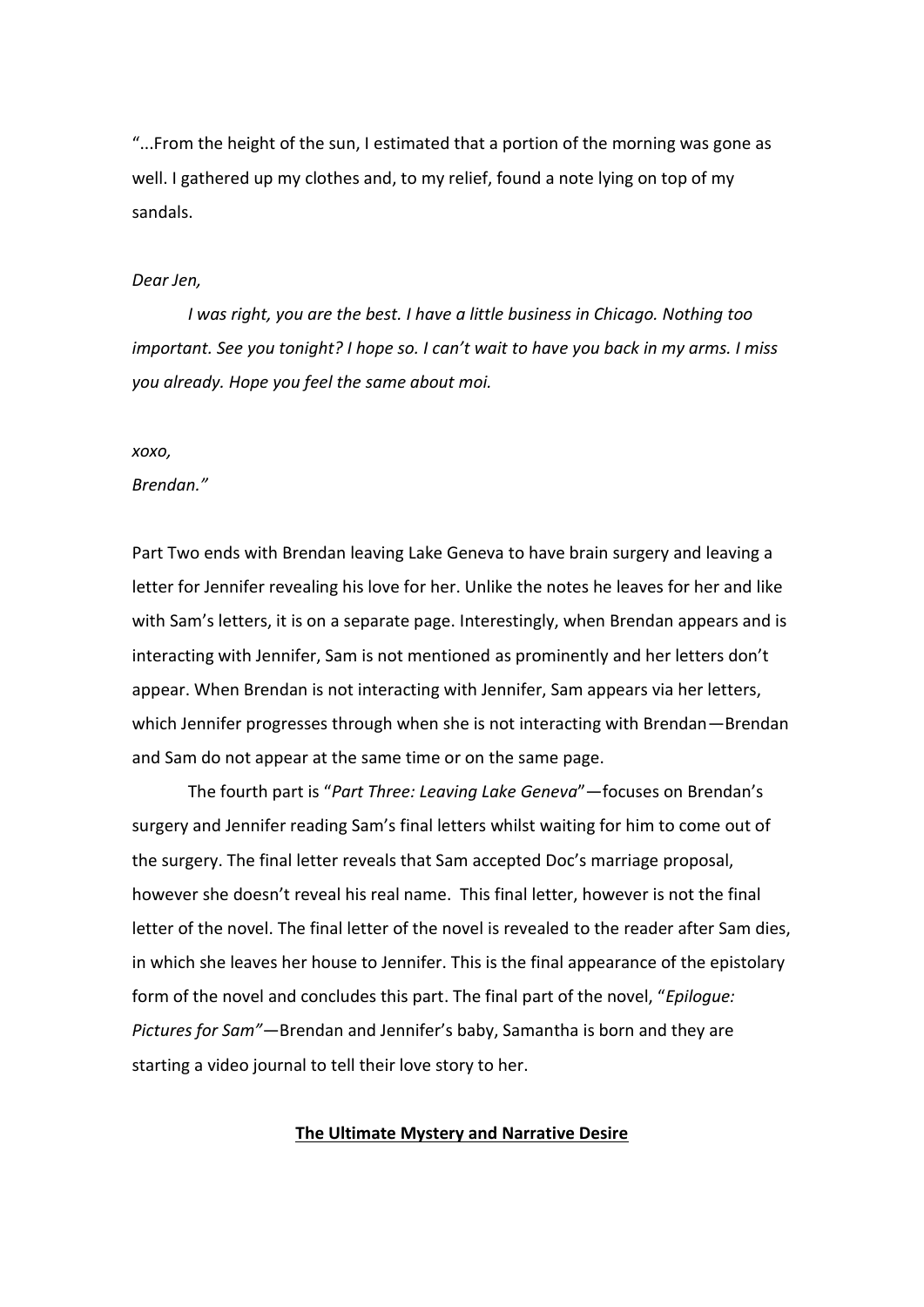*"Finish the letters and we'll talk more. Just remember, they're not only about me they're about you too, sweetheart." (Sam directly speaking to Jennifer, pg 194)*

Patterson again establishes narrative desire by writing two parallel stories in two different narrative forms. This is highlighted with both stories revolving around Sam's letters and how he uses the letters to reveal, introduce and conclude the story and especially to reveal major plot points. Even though the letters establishes narrative desire, more than anything they maintain narrative desire simply by being, as the reader would be asking why Sam wrote these letters to Jennifer and why they need to be read. Therefore, Patterson creates what I call, an "ultimate mystery"—the biggest question and mystery of the novel which draws the reader in and motivates them to read the novel. The "ultimate mystery" is:

### **Who is 'Doc'?**

There are supplementary questions that arise from this ultimate mystery and are also connected to, which are: Why is Sam telling Jennifer about Doc and their affair? Why didn't Sam just leave Charles? Why didn't Sam marry Doc? (At least at first, that is what Sam and the reader are led to believe)

There are more characters in *Sam's Letters to Jennifer*, than *Suzanne's Diary for Nicholas* and there isn't an integral character, like Matt is in *Suzanne's Diary for Nicholas*. However, as previously mentioned, Brendan and Sam do not appear at the same time or on the same page. When Brendan appears and is interacting with Jennifer, Sam is not mentioned as prominently and her letters don't appear. When Brendan is not interacting with Jennifer, Sam appears via her letters, which Jennifer progresses through when she is not interacting with Brendan. This is because there are two narrative desires at play. The identity of "Doc" and why Brendan is at Lake Geneva—which is revealed later. Jennifer and Brendan's love story and Brendan's reasons for being at Lake Geneva is just an important a story as Sam and Doc's love story. The style indirect libre story in this novel is more significant than the style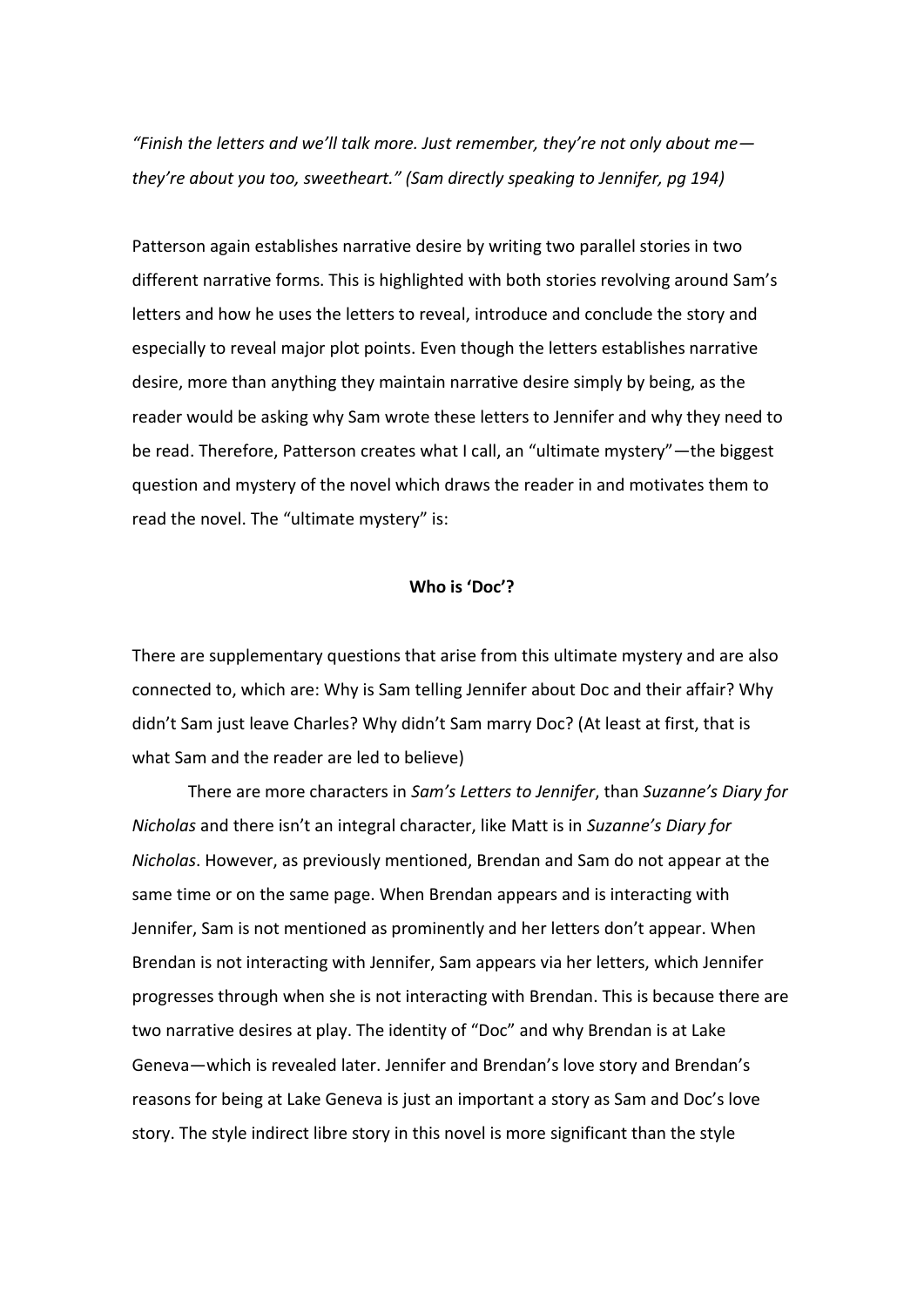indirect libre story in *Suzanne's Diary for Nicholas*, which is also why there are two narrative desires at play. It is also the reason why this novel is not as structurally rigid as *Suzanne's Diary for Nicholas*.

*"If the motor of the narrative is desire, totalizing, building ever-larger units of meaning, the ultimate determinants of meaning lie at the end and narrative desire is ultimately, inexorably, desire for the end."* (Brooks, 1984, p52)

The narrative desire that is established and maintained throughout the novel is the ultimate mystery and Sam's letters, as well as the presence of Brendan. For the reader to obtain the narrative desire, which is to reach the end of the story, where the ultimate mystery is resolved, like Jennifer, they would have to progress through Sam's letters.

Unlike *Suzanne's Diary for Nicholas*, the ultimate mystery is revealed after Sam awakes from her coma and Brendan recovers from his life threatening surgery. The epistolary story ends when Sam reveals that Doc proposed to her and she accepted. To maintain narrative desire, Patterson ends the epistolary story on a cliff hanger to keep the reader engaged and resolves the ultimate mystery in the style indirect libre story. The style indirect libre story ends after the ultimate mystery is resolved, after Sam dies and after Samantha, Brendan and Jennifer's baby is born. Sam is killed off as her story has been finally told and is known, like she wanted and her time is over.



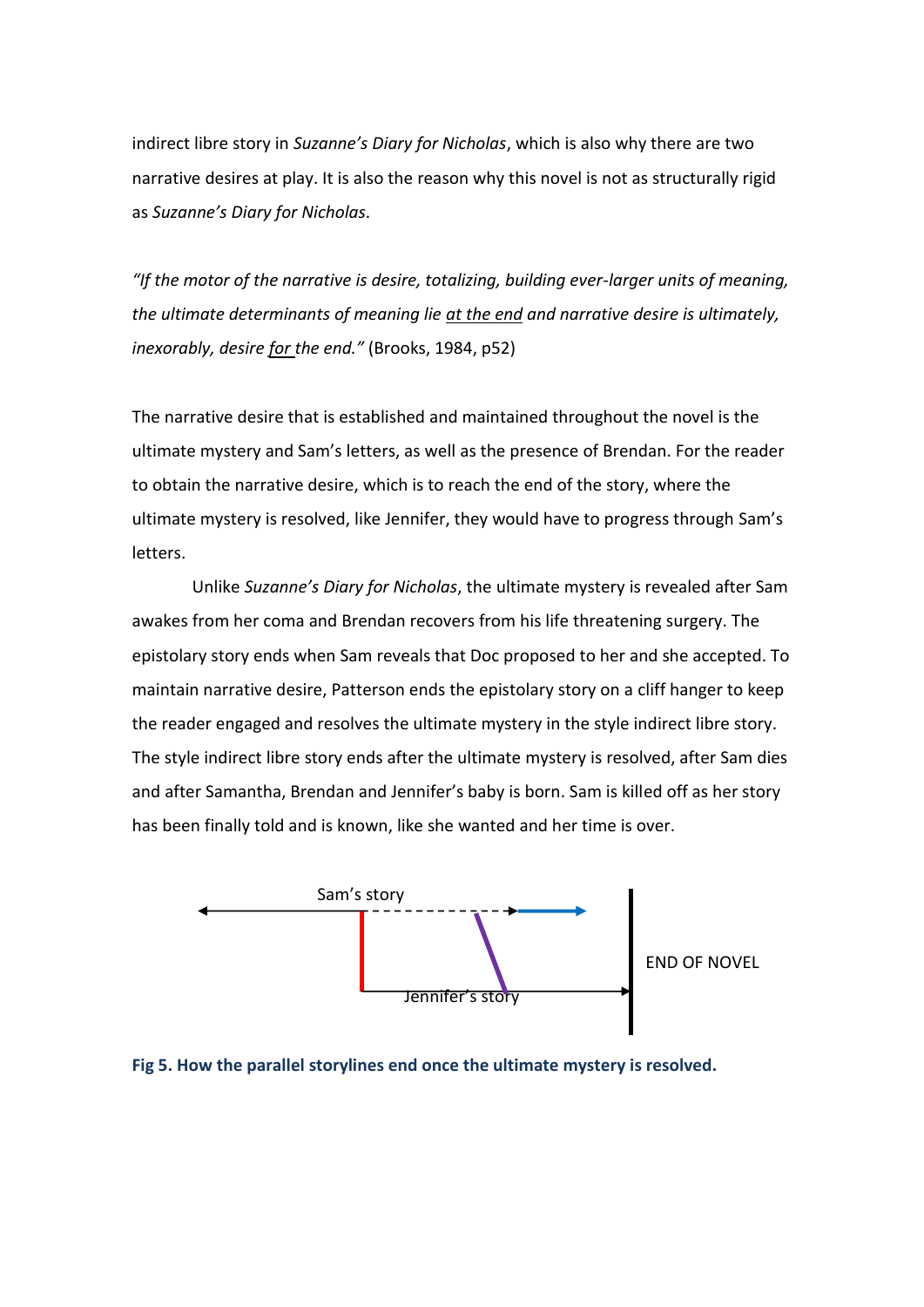**The red line, connecting Sam's and Jennifer's stories is the letters that Sam writes to Jennifer. The moment when Sam and Jennifer and the letters are connected is when Jennifer discovers the letters at Sam's house and when she begins to read them.**

**The purple line represents the epistolary form ending; however the epistolary story doesn't end there.**

**The blue line represents Sam's story continuing in real time, after her past story has been told in the present through her letters. However her story ends before Jennifer's story and the novel ends.**

\*\*\*\*\*\*\*\*\*\*\*\*\*\*\*\*\*\*\*\*\*\*\*\*\*\*\*\*\*\*\*\*\*\*\*\*\*\*\*\*\*\*\*\*\*\*\*\*\*\*\*\*\*\*\*\*\*\*\*\*\*\*\*\*\*\*\*\*\*\*\*

By choosing to write two novels which had two parallel stories told in the epistolary form and in style indirect libre, especially when style indirect libre was blamed for the decline of the epistolary novel, Patterson has found a new way to tell a story or two as well as a new way to write a novel. Both *Suzanne's Diary for Nicholas* and *Sam's Letters to Jennifer* were critically acclaimed and made bestseller's lists. *Suzanne's Diary for Nicholas* was also made into a telemovie in 2005. Therefore the critical and financial success of both novels proves that Patterson was successful in creating a new type of epistolary novel; an epistolary-style indirect libre-epistolary novel hybrid.

For writers that desire to write an epistolary novel, this hybrid provides a new way to write an epistolary novel as well as keep it alive, Patterson's success with this hybrid proves that the epistolary novel is, in fact not dead.